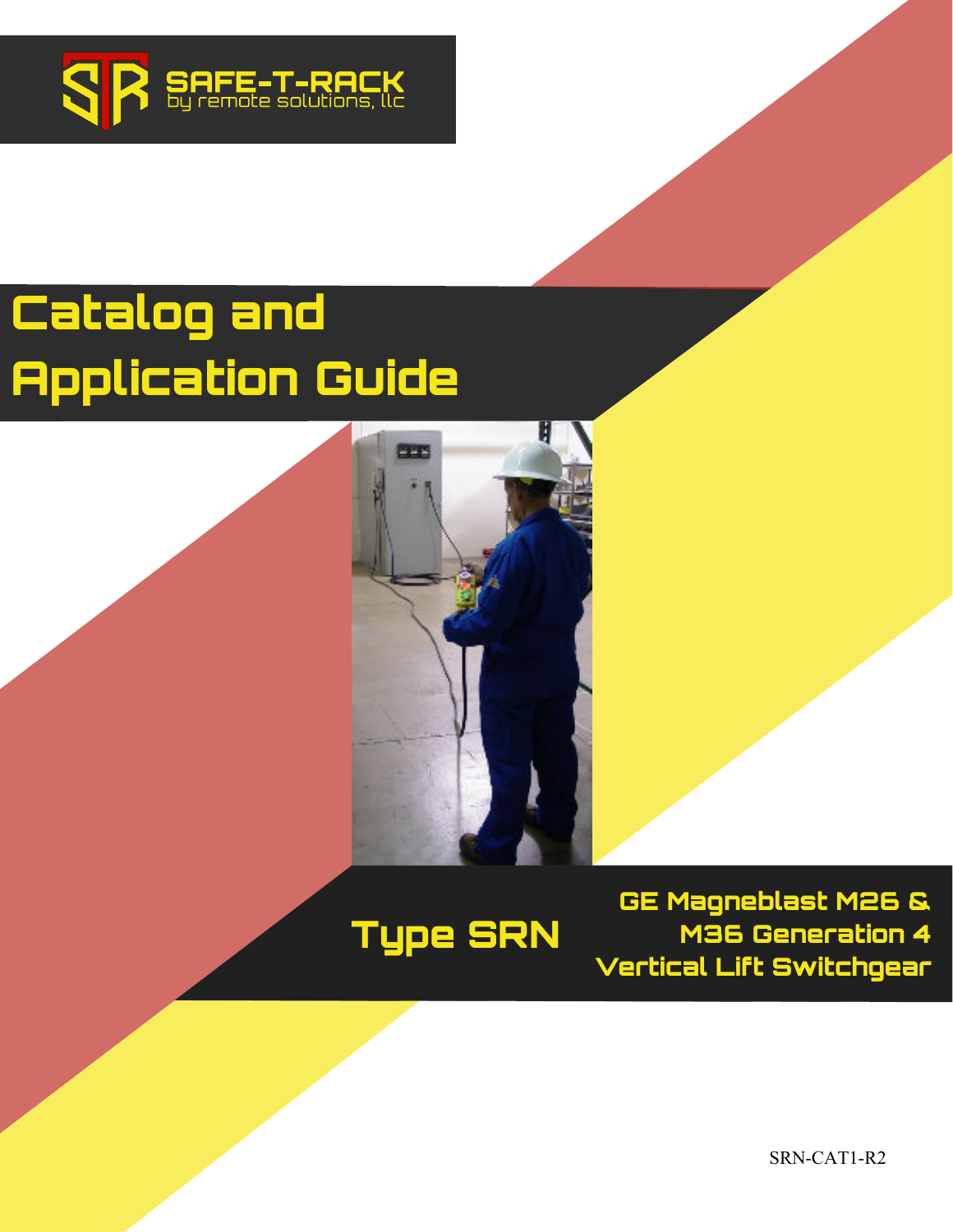#### Sales, Service, and Installation

Sales, service and installation are provided by:

Remote Solutions, LLC 2475 N. Jackrabbit Avenue Tucson, AZ 85745

(520) 628-4378 [sales@safe-t-rack.com](http://safe-t-rack.com/)

www.safe-t-rack.com

© 2019 Remote Solutions, LLC Printed: June 22, 2007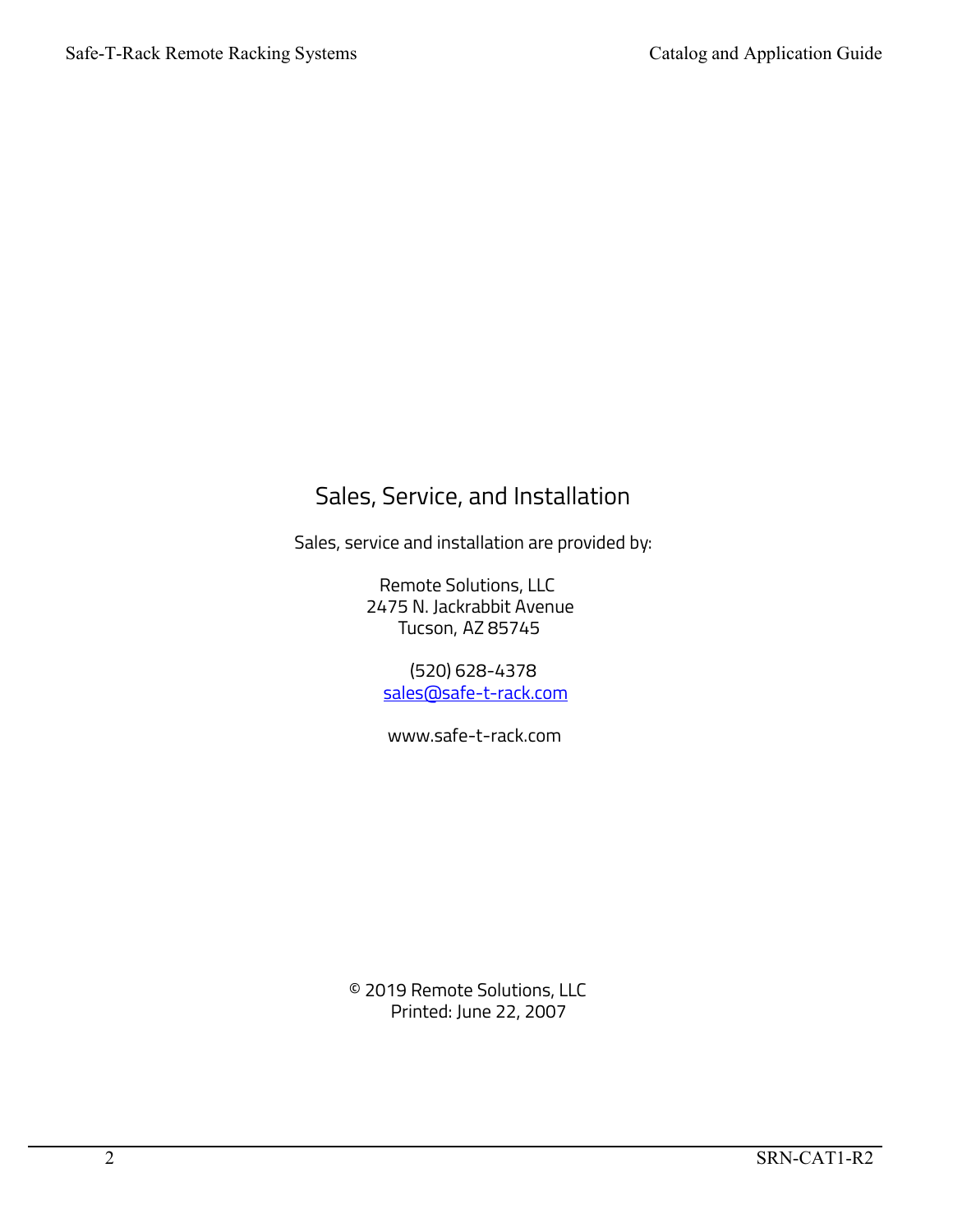#### Safe-T-Rack Type SRN Remote Racking System

For

#### GE MagneBlast M26 & M36 Generation 4 Vertical Lift Switchgear Catalog & Application Guide

#### Table of Contents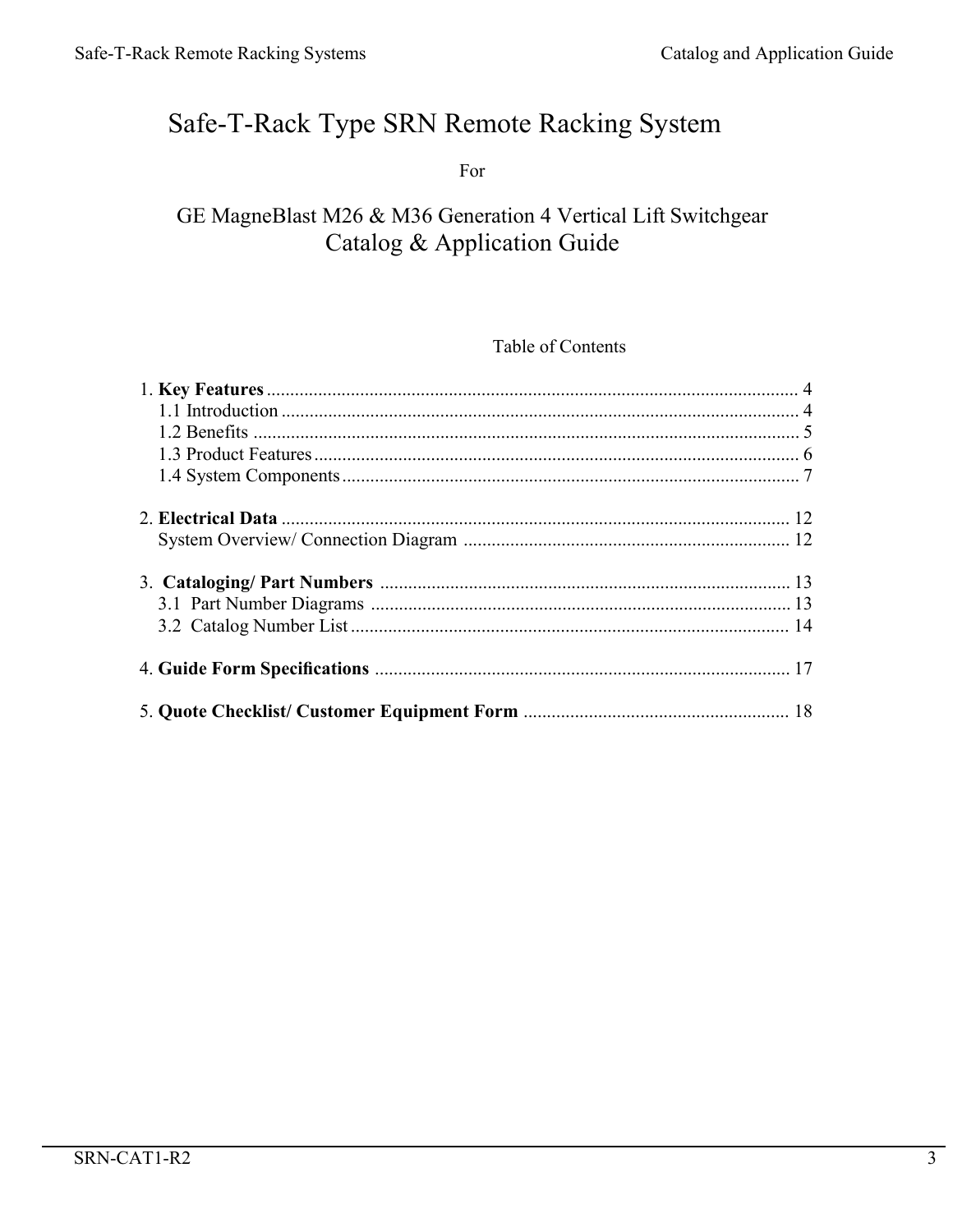## **1. Key Features**

#### 1.1 Introduction

Safe-T-Rack ( $STR^{\circledast}$ ) is an innovative, patented, tool for circuit breaker remote racking and control. This product family was specifically developed to provide users of low and medium voltage circuit breakers, including GE vertical lift (MagneBlast) designs, a comprehensive alternative to arc flash protection garments. Three product families are available, SR, SRN, and SRH.

Safe-T-Rack  $(STR^{\omega})$  brings another solution for complying with the new NFPA and OSHA standards pertinent to electric arc flash, arc flash energy, safe working distance (arc flash zones) and personal protective equipment (PPE).

 $STR<sup>®</sup>$  systems are engineered to easily integrate with the original equipment switchgear and allow equipment operators to distance themselves from an arc flash incident. This patented technology revolutionizes the way circuit breakers are racked in / out of service and charged / closed / opened.

The Safe-T-Rack SRN- M26/M36 system is a remote racking product made specifically for G.E. MagneBlast M26 and M36 medium voltage circuit breakers. There are two system types used with the MagneBlast family of breakers in order to offer a remote racking solution for all breaker applications. The SRN system is designed for use with most indoor applications making it the most commonly used system. In addition we offer the SR system. This SR system was designed for use with outdoor non walk-in applications. One complete system consists of all the necessary components to outfit and confidently rack a MagneBlast M26 or M36 circuit breaker remotely.

#### *This product is designed to support generation 4 MagneBlast gear.*

If you have earlier generation MagneBlast gear, a conversion kit can be supplied. Please contact your local authorized Safe-T-Rack distributor for details.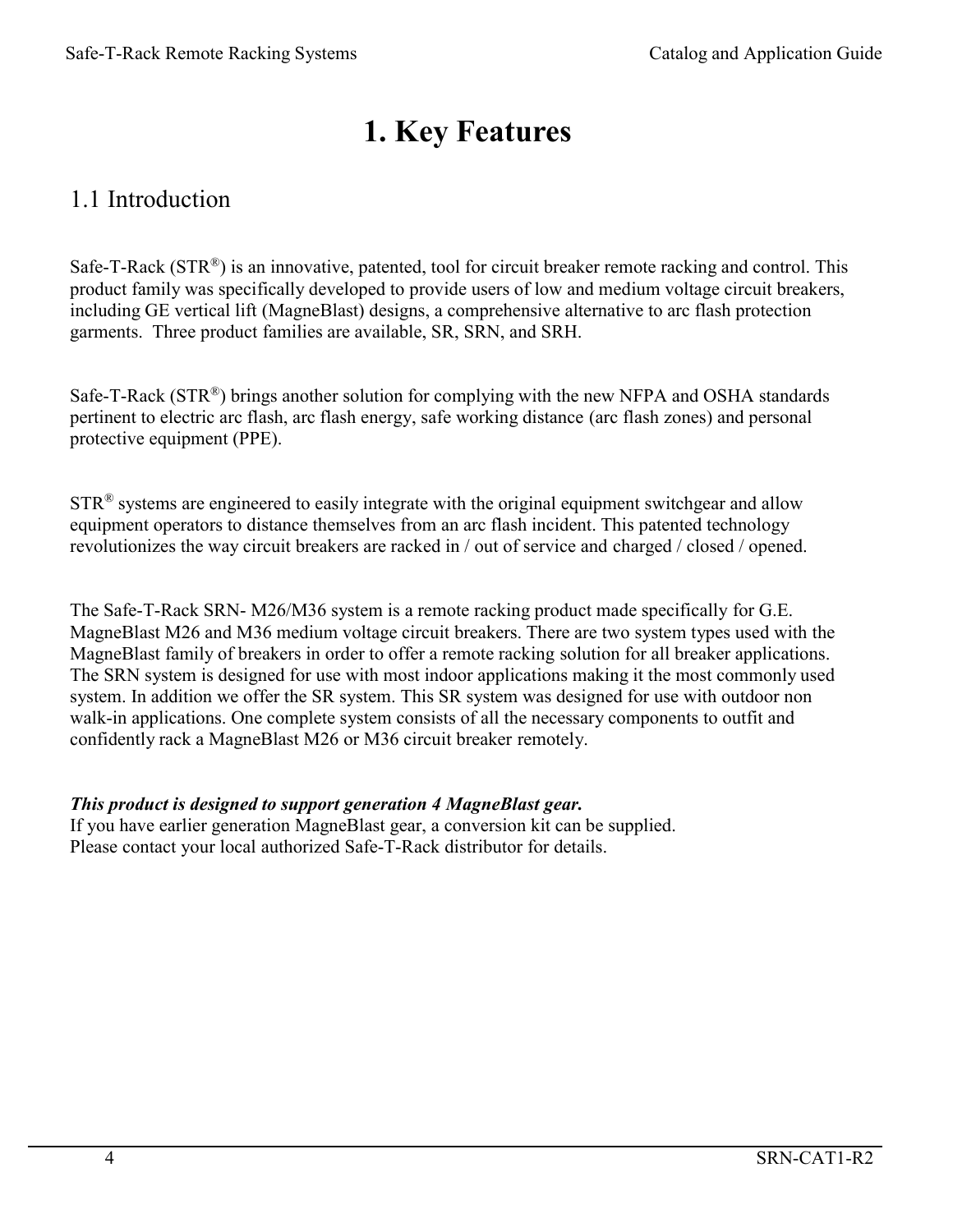#### 1.2 Benefits

- Safe-T-Rack (STR<sup>®</sup>) allows the operator to rack a breaker while remaining at a distance of  $30 +$  feet. Provides protection against the deadly possibilities of an arc-flash incident with a safe working distance between the operator and the switchgear.
- Safe-T-Rack  $(STR^{\circledast})$  distance has a unique advantage over cumbersome flash suits designed only to decrease exposure to burns.
- Only Safe-T-Rack (STR®) provides protection against airborne projectiles often associated with arcflash fatalities.
- Protects racking mechanism from excessive force which causes mechanical damage.
- Supports unlimited pendant cord length
- Limitil $t^{\circledast}$  minimizes tilted breaker related equipment damage.
- Systems control and protection eliminates costly racking motor failure.
- Does not modify original controls.
- Supports emergency use of original design motor
- Protects user during all dangerous operations
	- o Raise/ Lower
	- o Charge
	- o Open/ Close (Optional)
- Allows confident blind use
- NFPA & OSHA compliant
- ANSI tested
- Nuclear Rated 2/1 Seismic Compliant for 1E Applications
- Installed at numerous Industrial facilities, Nuclear and Fossil Generating Stations in North America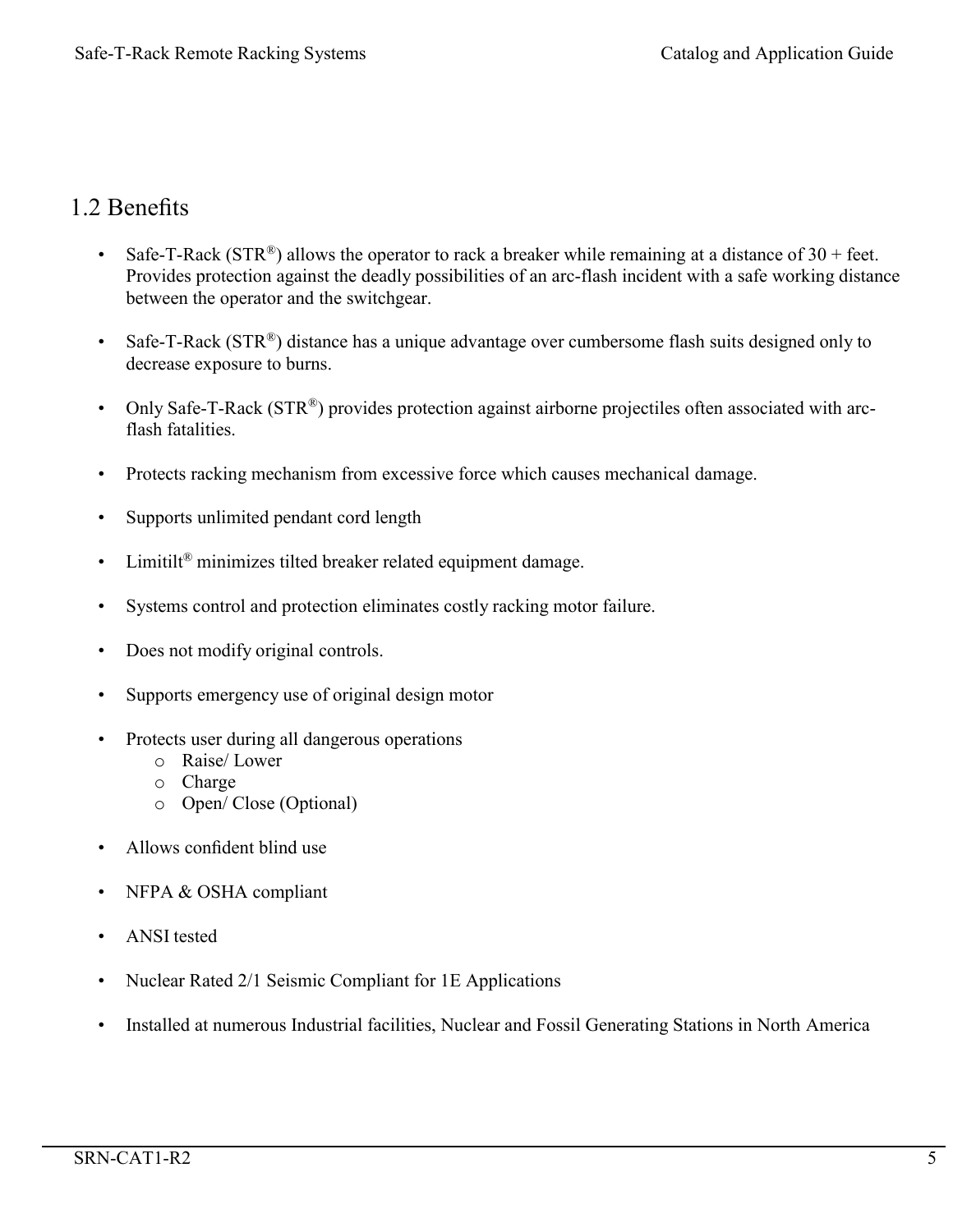#### 1.3 Product Features STR® Type SRN

#### GE Magneblast- Generation 4- M26 and M36 U.S. Patent No. 6,777,627

#### Portable Controller (Pendant Station) Portable Circuit Breaker Tilt Angle Monitor (LimiTilt <sup>®</sup>)

Fault indications  $Limit^{\circledR}$  bypass (defeat) plug Motor run indication Multi-axis digital sensors Breaker position LED indication Automatic relative zero set point Slide clutch locked indication Protected auto-ranging tilt scale Emergency stop button Preset multi-axis tilt angles Raise/Lower buttons or switch Field adjustable multi-axis tilt angles Close/Trip permissive button Local backlit display- tilt angles Close/Trip buttons (P2 or P6) Local LED dispay- operation mode Automatic slide clutch unlock button Mil Spec dust/drip tight connector Remote tilt fault indication Mil Spec dust/drip tight plug protective cap Active tilt fault trip and lockout Positive twist-lock plug System power permissive interlock Dust/Drip tight enclosure Motor run permissive interlock Drop/Shock resistant composite enclosure Magnetic base dual mounting<br>Portable system storage/tote case Coiled control cord with locki

Portable Elevating Motor (Remote Motor) System Controller and Cubicle Kit 1.1 horsepower rating<br>
Precision laser cut stainless steel frame<br>
Centralized control box with circuit protectic Self latching with positive interlock Motor receptacle plug-in interface J-Box Automated clutch release (breaker charge) High speed DC circuit breaker protection Manual clutch release (emergency by-pass) Adjustable threshold motor jam protection

Coiled control cord with locking plug Storage/ tote bag

Universal application for M26/M36 Circuit breaker close/trip control interface (optional)<br>1.1 horsepower rating Circuit breaker tilt monitor control interface Centralized control box with circuit protection Hex drive coupling Theorem Backward compatible to a "local" elevating motor Positive drive coupling required to lock clutch Source Power/ Breaker position LED indication Local and remote indication of clutch position *Does Not Require* switchgear control wire modification Directional time delay motor plugging protection Emergency stop remote system isolation Mil Spec positive lock wire harness connectors Door mounted receptacle and harness assembly Mil Spec dust/drip tight receptacle Mil Spec dust/drip tight receptacle protective cap Door mounted system ID escutcheon plate Complete installation hardware kit Installation instructions and drill/punch template Complete installation tool kit (Optional)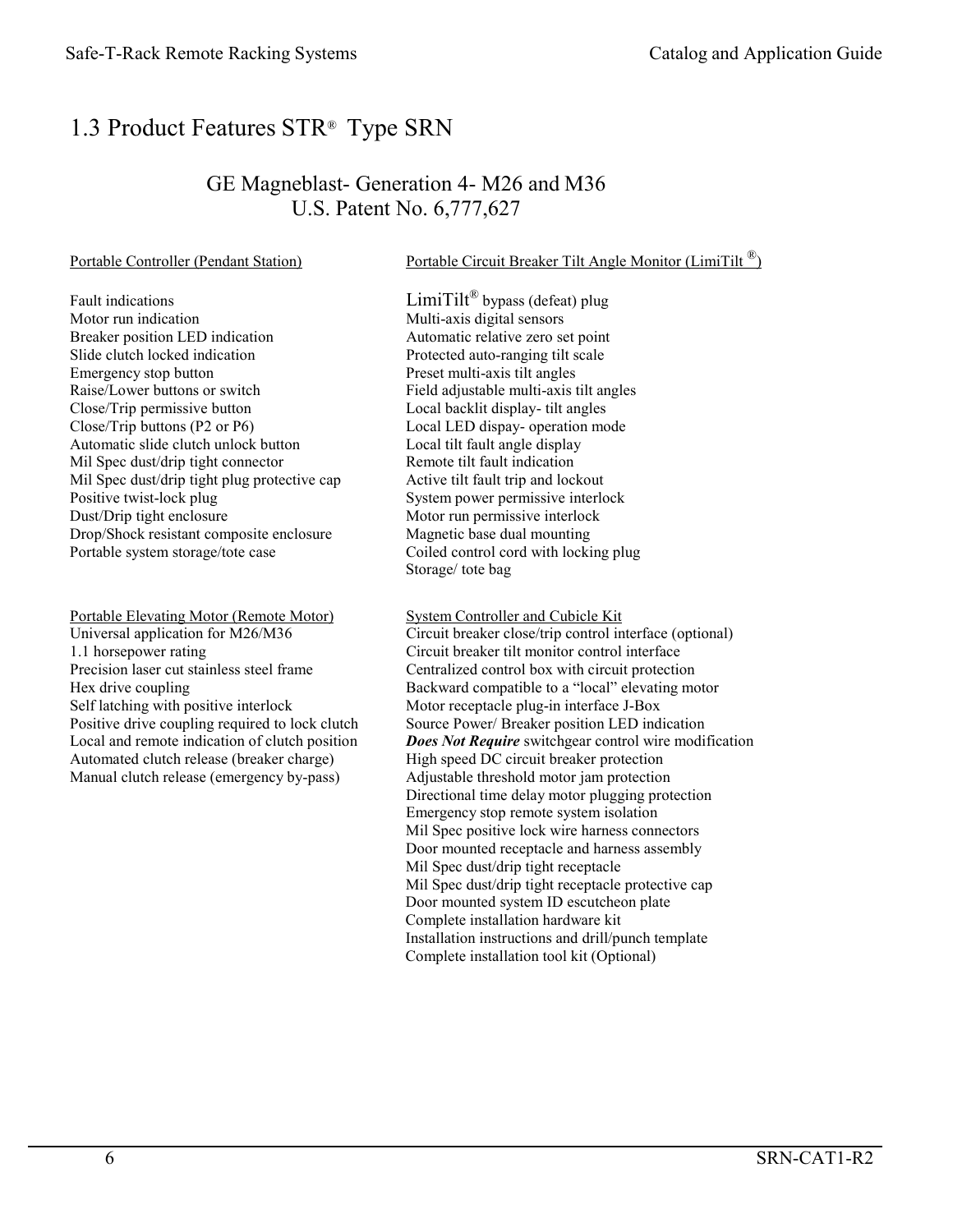#### 1.4 System Components

Each Control System Remote Kit should contain:

- 1 System Control Box
- 1 Mounting Hardware Kit

Each Cubicle Kit should contain:

- 1 Hardware Kit
- 1 Junction Box with Door Harness Assembly
- 2 Installation and Operation Manuals will be issued with each order & one CD containing .pdf copies of the Installation & Operation Manual.

Each Portable Kit should contain:

- 1 Pendant Controller
- 1 Remote Elevating Motor
- 1 External Harness Assembly
- 1 LimiTilt<sup>®</sup> Digital Inclinometer
- 1 Inclinometer Shorting Plug
- 1 Inclinometer Storage Bag
- 1 Tote Case
- 1 Operation Guide
- **1. Control Box (SRN-M-75CR-1)** The control box is a component part of the Control System Remote Kit that provides the systems management and protection. All control relays, reversing DC contactor, fuses, high speed DC circuit breaker and adjustable motor jam protection are contained in this stationary panel to insure performance and reliability. User serviceable parts (control circuit fuses) and the circuit breaker are both easily accessible from the front panel. All field connections are made through MIL Spec. gender-keyed receptacles which insure a failsafe installation or replacement.

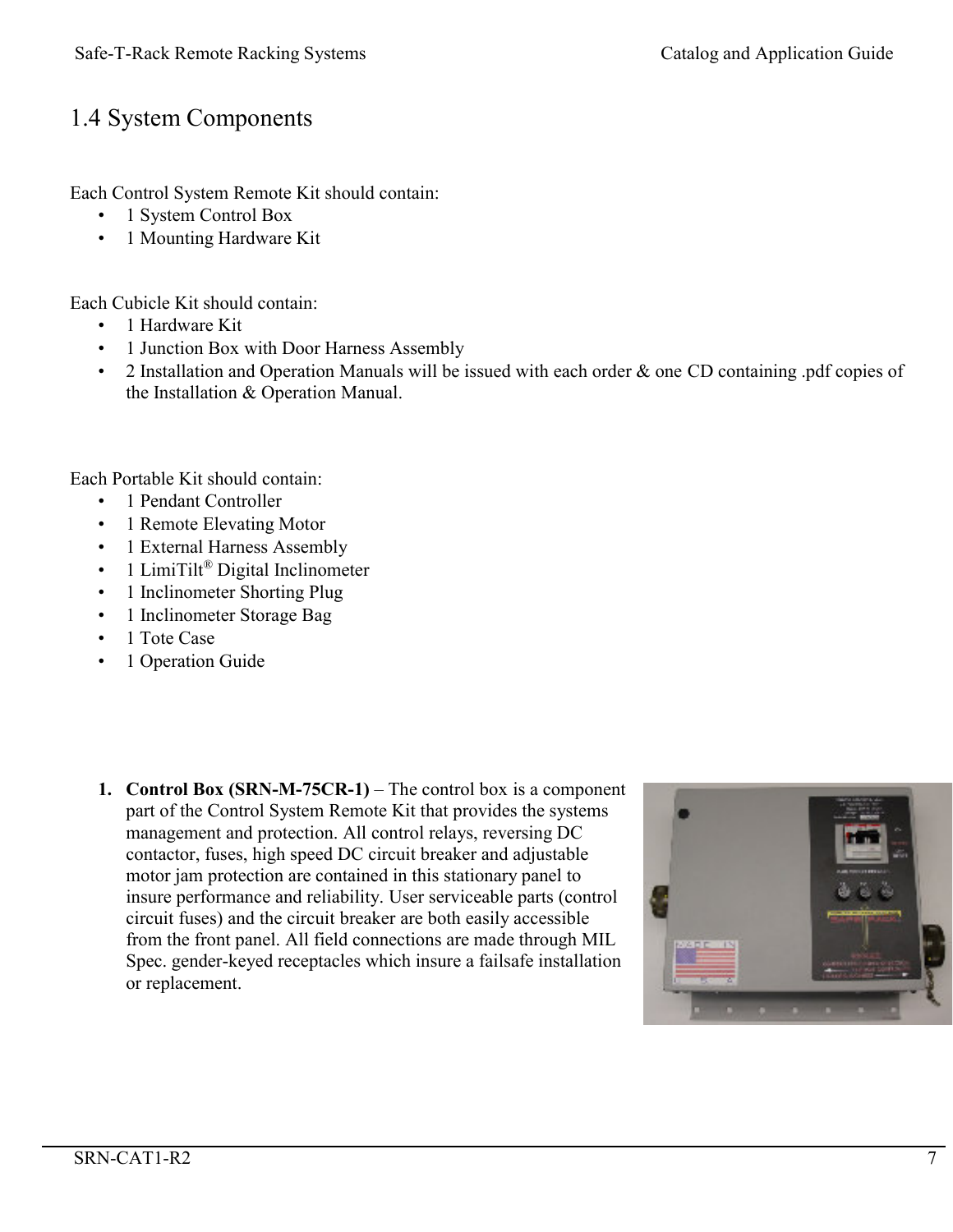**2. Hardware Kit (SRN-M-75KH-26 or -75K-36)** – The hardware kit includes all of the necessary hardware to install the Safe-T-Rack remote racking system in a MagneBlast M26 or M36 cubicle. The hardware kit is part of the cubicle kit.

- 1. Replacement Breaker Handle & 3/8-16 Bolts & Lock Washers
- 2. TR15R Fuses
- 3. Kick-Out Springs
- 4. Slide Clutch
- 5. Slide Clutch Lever & Two 1/4-20 screws & Two 1/4-20 bolts & lock washers
- 6. Slide Clutch Key
- 7. Door Receptacle Dust Cap
- 8. 1/4-20 Self Tapping Screws & Star Washers (For Mounting the Junction Box)
- 9. Escutcheon Plate, Drill Pattern & 8/32 Mounting Screws
- 10. Single Use Loctite 242
- 11. Cable Ties



**3. Junction Box** – The Junction Box is a part of the Cubicle Kit and is designed to plug directly into the original equipment (Generation 4) elevating motor receptacle. This seamless interface provides the remote racking system with power and access to the existing raise and lower limit switches, thus eliminating the need for any control wire modifications. The door wiring harness connection is made through a MIL Spec. gender-keyed receptacle which insures a failsafe installation or replacement. Two green indicating lights provide local indication that source power is available to the remote racking system, as well as limit switch (breaker position) status. The Junction Box also provides the port for the Limitilt<sup>®</sup> digital inclinometer. The plug-in design permits the user to quickly revert back to a "local" elevating motor if necessary.



**SRN-M-75JT-H1 or V1 SRN-M-75JT-P1**

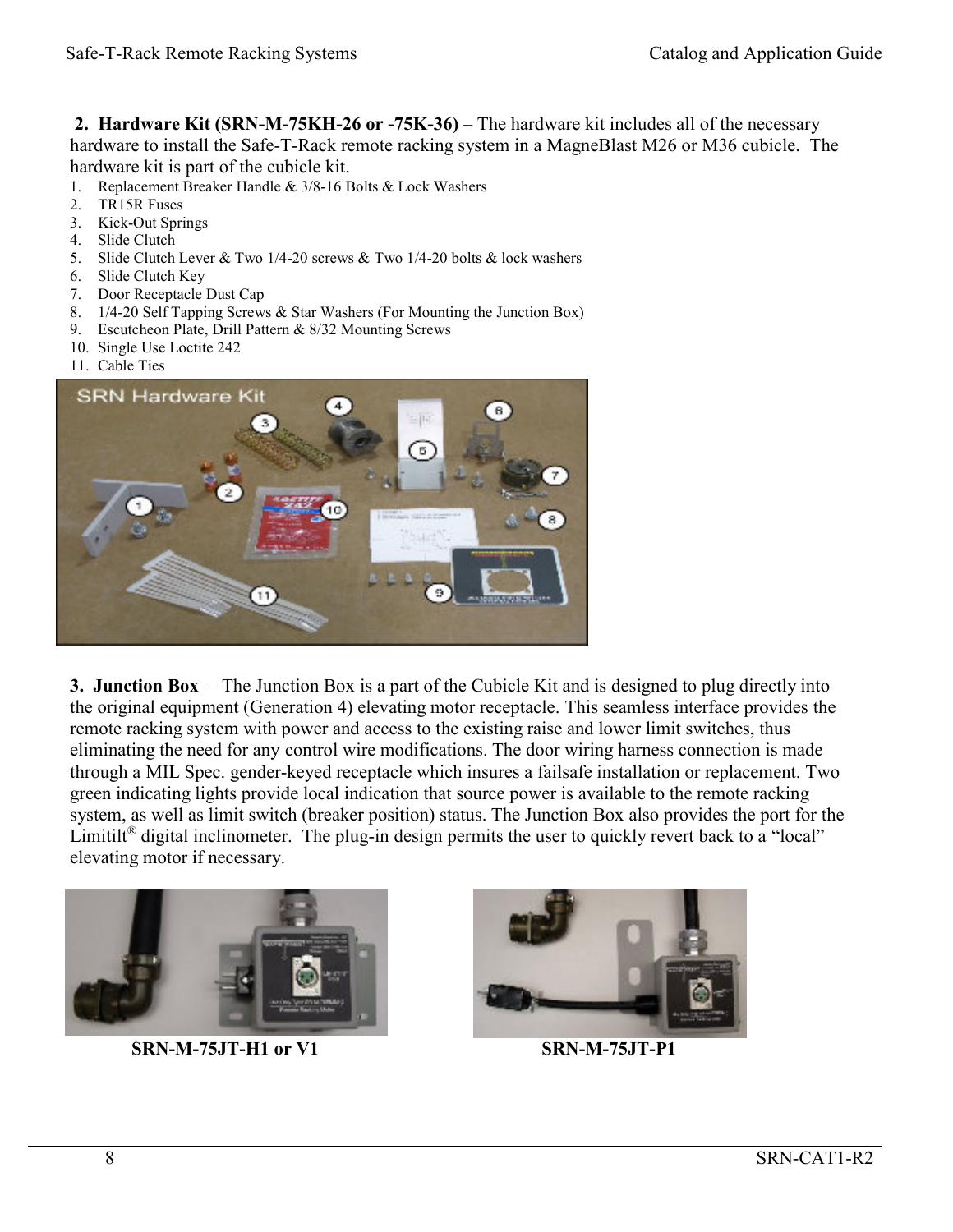**4. Pendant Controller (SR-M-75P4)** – The pendant controller is a part

of the portable kit which allows the operator to engage all system features including racking, clutch control, status and fault indications from a remote location. The controller is dust / drip proof and drop / shock resistant due to its rugged composite molded enclosure. The pendant controller connects to the system control box receptacle through a MIL Spec. gender-keyed plug (with protective dust cap) which insures a positive-lock connection. Standard cable length is 30 feet and may be special ordered in any length to suit customer-specific requirements. The pendant controller is designed to give the equipment operator comprehensive system control and function / fault status from an operating distance of 30 or more feet. The pendant includes clutch status, system fault and motor run indications, as well as Emergency Stop, Clutch Unlock, Raise, and Lower control functions.



**5. Remote Elevating Motor (SR-M-75RMM-1)** The "Remote" elevating motor assembly is a component part of the Portable Kit. It is an enhanced version of our "local" elevating motor. The automated clutch lock and release device provides local and remote control and indication of clutch status. Our elevating motor mounts in the existing location using the original motor pedestal for alignment and fastening. Extensive interlock logic prohibits motor operation without a pendant controller and the LimiTilt<sup>®</sup> digital inclinometer thus providing a failsafe operating procedure.



**6. External Harness Assembly (SRN-M-75H-14\*\*)** The external harness assembly connects the control box to the cubicle being controlled. The harness assembly uses military specification connectors which are very resilient to the extreme environmental conditions found in most industrial and utility working environments. Although the harness is made for industrial use, care should still be taken to prevent unnecessary damage to both the cable and its connectors. It is a part of the Portable Kit.

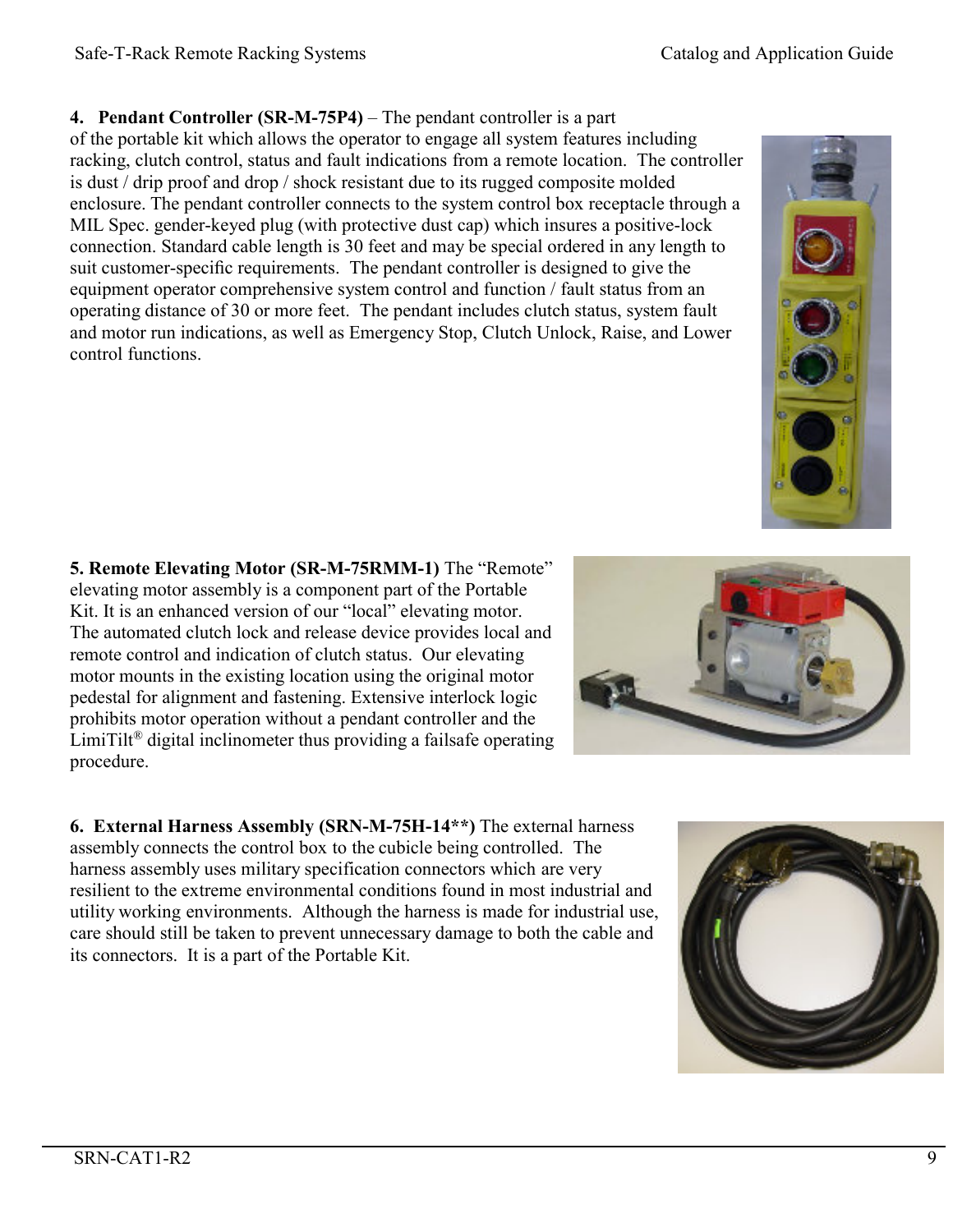#### **7. LimiTilt ® Digital Inclinometer (SR-M-75T-2)** – The

LimiTilt<sup>®</sup> digital inclinometer is a feature unique to the Safe-T-Rack family of remote racking systems. It allows confident blind racking of the breaker by constantly monitoring the breaker's orientation relative the cubicle. Once plugged into the system control panel,  $Limit^{\circledR}$  will power-up and automatically set "Relative Zero" for use as a reference for each mounting and operation. If the breaker tilts too far forward, backward, left, or right, LimiTilt® will trip the circuit breaker on the Safe-T-Rack control box, thus



powering down the entire racking system and limiting further damage to the breaker, elevating mechanism, and / or cubicle. In addition the measured tilt angles are displayed on LimiTilt® and a fault indication appears on the pendant controller. The LimiTilt® digital inclinometer is a part of the Portable Kit.

**8. Slide Clutch Lever and Clutch Key Assembly (SR-M-75K-26 or -36)** – The clutch and key assembly are integral parts of the Safe-T-Rack system. This assembly replaces the OEM clutch handle in the MagneBlast cabinet. It allows for remote unlatching, and thus remote charging of breakers with ML mechanisms. The clutch lever and key assembly is a component of the Hardware Kit, which is a component of the Cubicle Kit.



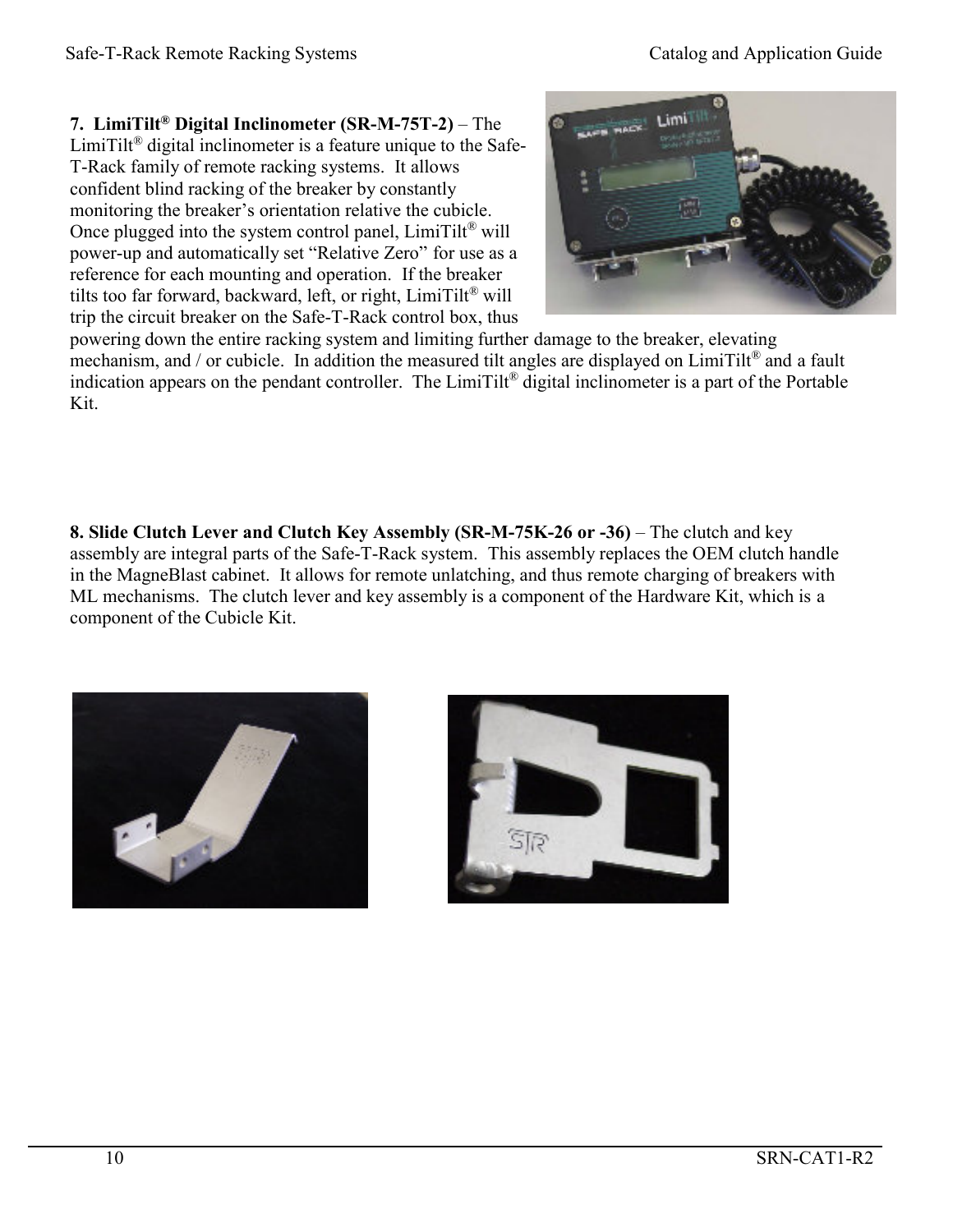**9. Installation Tool Kit (SRN-M-75CTK)** – The installation tool kit consists of the punches, drill bits, and assorted tools necessary for a Safe-T-Rack cubicle kit installation. The Installation Tool Kit is an optional item.



**10. Cubicle Repair Kits (SRN-M-75MRK & SRN-M-75ERK)** – The cubicle repair kit contains replacements for the parts which most often fail due to age and use. The Electrical Repair Kit (…ERK) contains the limit switches and connectors. The Mechanical Repair Kit (…MRK) contains a return spring, slide clutch, slide clutch lever & hardware, and kick-out springs. Synchronizing chains are additionally available in light and heavy versions for all M26 and M36 cabinets. The Cubicle Repair Kits are optional items.

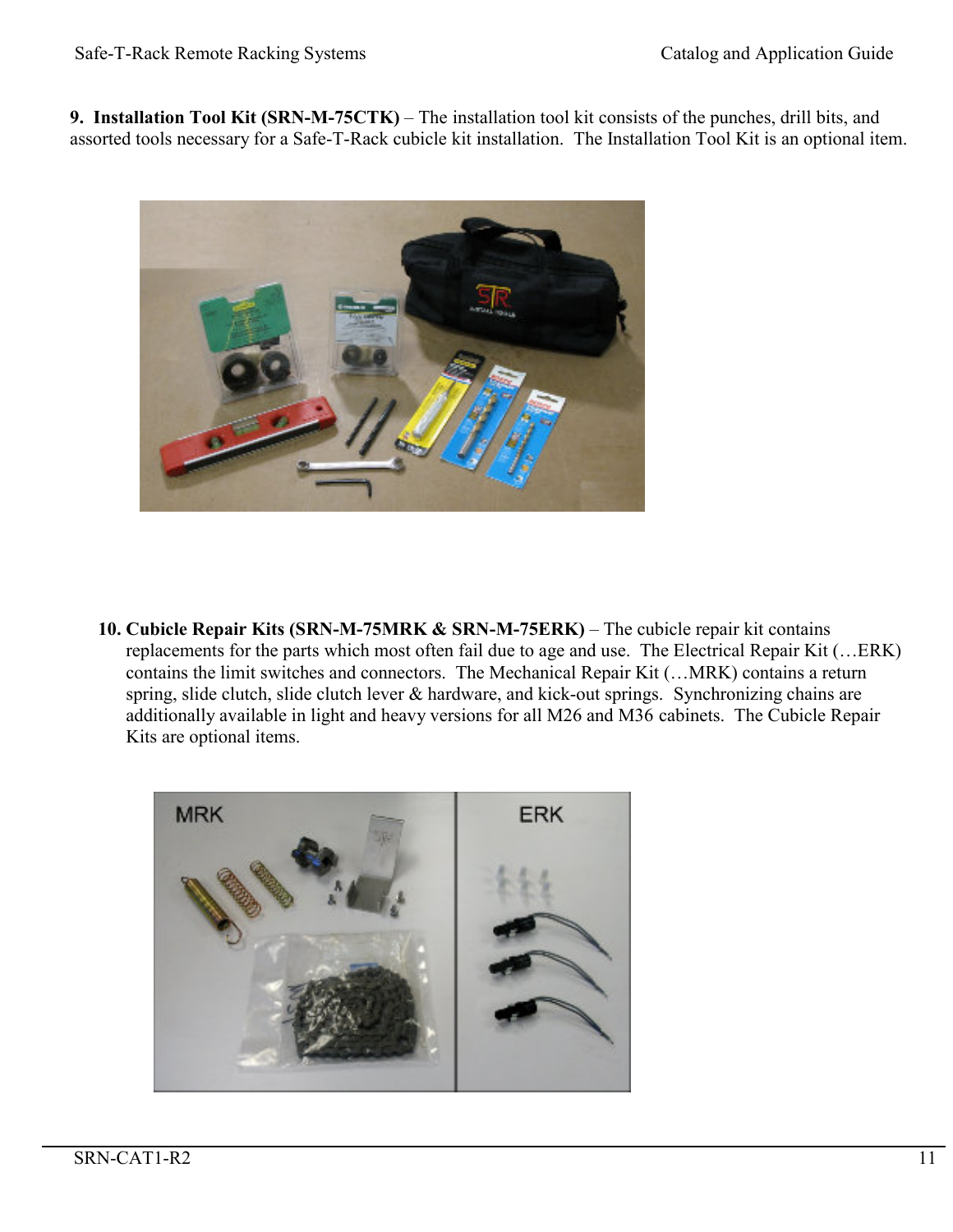#### **2. Electrical Data**

#### 2.1 System Overview / Connection Diagram

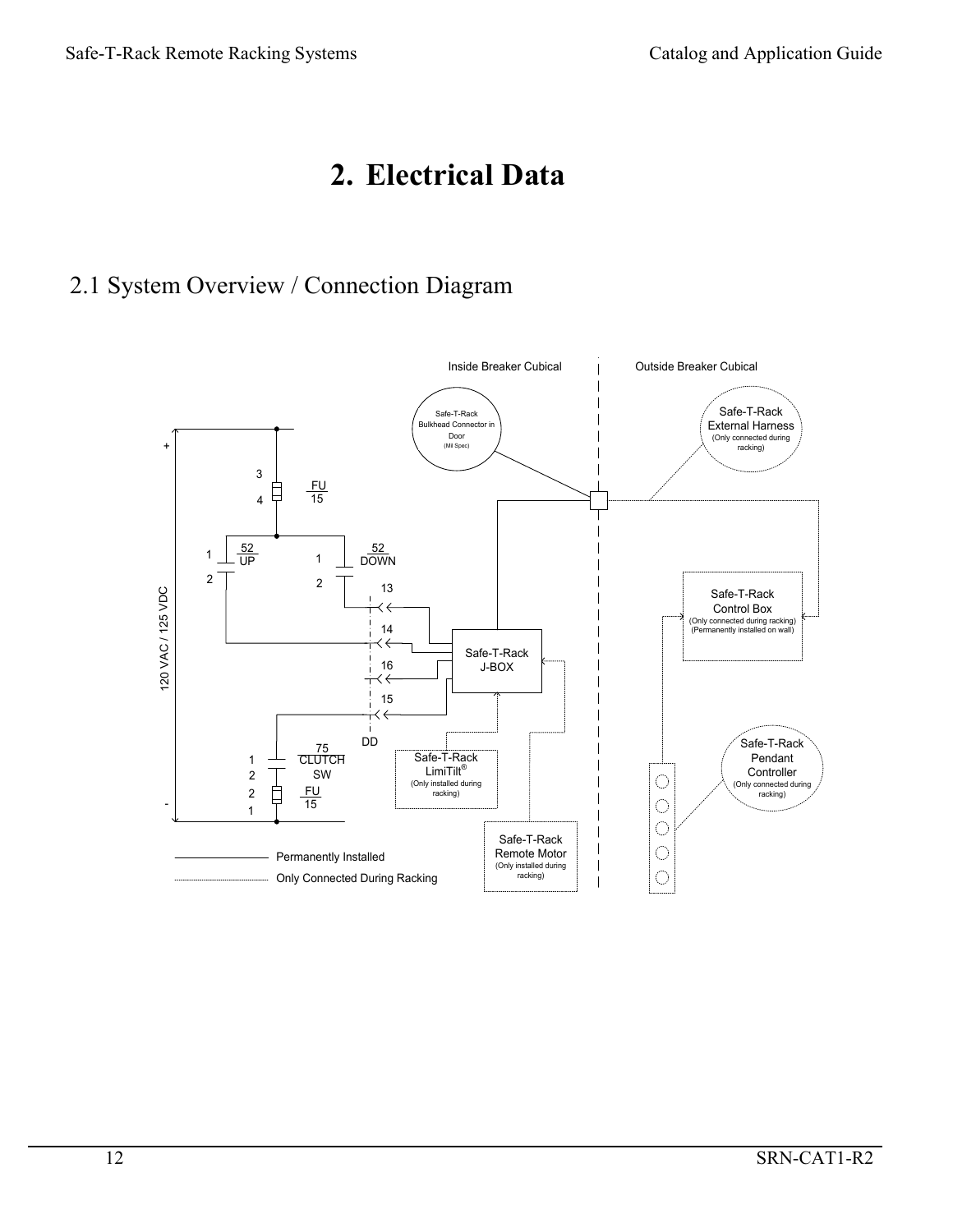### **3. Cataloging/ Part Numbers**

#### 3.1 Part Number Diagrams

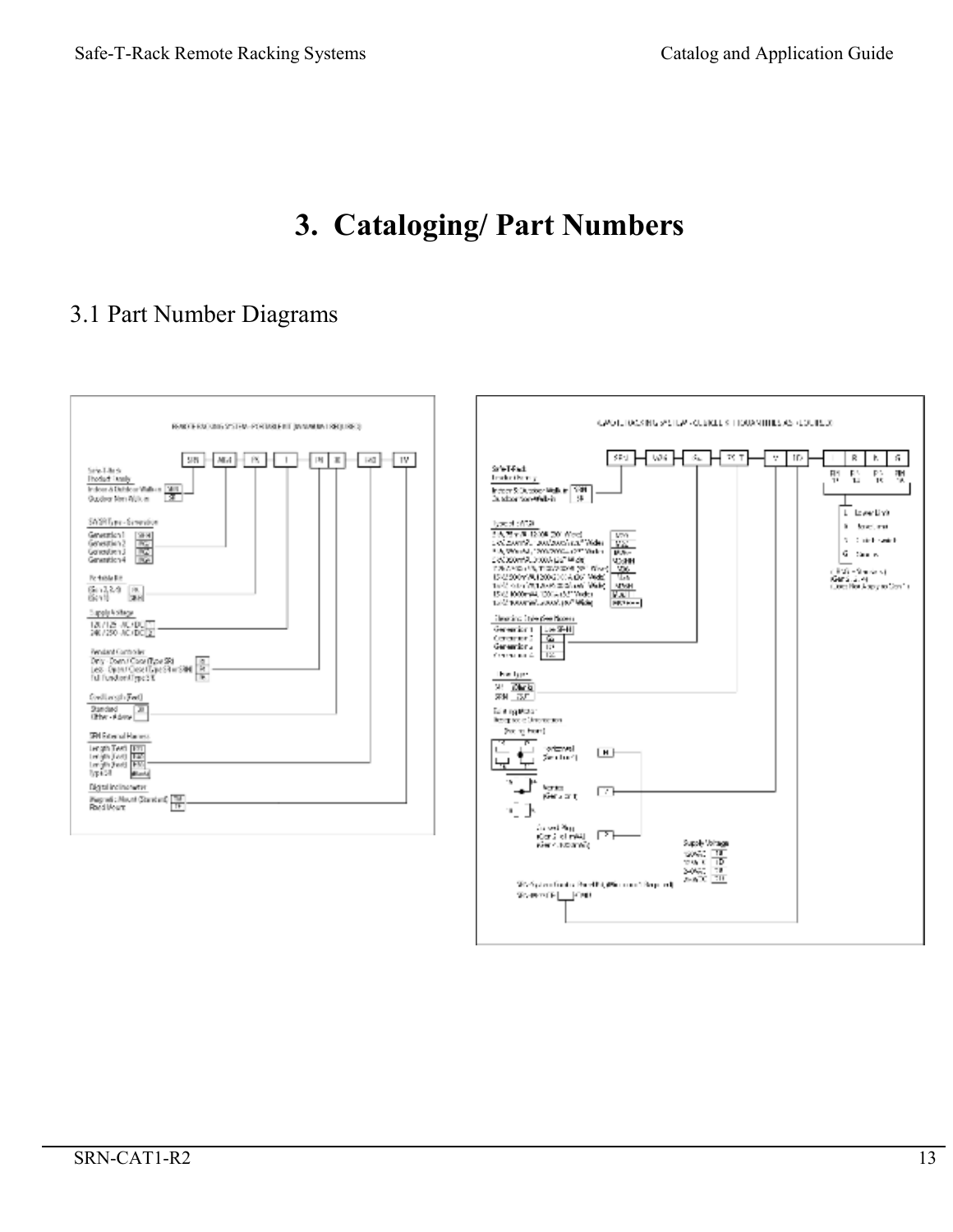#### 3.2 Catalog Numbers List

#### **STR® (Safe-T-Rack) GE MagneBlast M26/M36 (Generation 4) Version SRN - 120 Volt AC/ 125VDC**

#### **Cubicle Kit [Required in Each Breaker Cubicle] Model #SRN-[\*\*]-G4-75JT-[\*\*\*]LRNG**

| Part Number         | Description                                          | Qty Per Kit |
|---------------------|------------------------------------------------------|-------------|
| SRN-M-75KH-26 or    | **[M26] or [M36] Hardware Kit                        |             |
| $-36$               |                                                      |             |
| $SRN-M-75JT-H1, V1$ | ***[H1] Horiz., [V1] Vert. or [P1] Corded Plug J-Box |             |
| or P1               |                                                      |             |

#### **System Control Kit [Minimum 1 Each Required] Model #SRN-M-75CR-1D-CMU**

| Part Number         | Description                           | Oty Per Kit |
|---------------------|---------------------------------------|-------------|
| <b>SRN-M-75CR-1</b> | System Control Panel 120V AC/ 125V DC |             |
| SRN-M-75CMU         | Universal Channel Mounting Kit        |             |
|                     |                                       |             |
|                     |                                       |             |

#### **Portable Kit [Minimum 1 Each Required] Model #SRN-MG4-PK-1-P430-H40-TM**

| Part Number    | Description                                                      | Qty Per Kit |
|----------------|------------------------------------------------------------------|-------------|
| SR-M-75P4      | P4 Pendant (Less Open/Close)                                     |             |
| SR-M-75RMM-1   | <b>Remote Elevating Motor</b>                                    |             |
| SRN-M-75H-1640 | External Harness, 40 Ft.                                         |             |
| SR-M-75T-2     | LimiTilt <sup>®</sup> Digital Inclinemeter (Dual Axis) $\vert$ 1 |             |
| SR-M-75T-SP    | LimiTilt <sup>®</sup> Shorting Plug                              |             |
| SRN-M-75RTC    | Portable Kit Tote Case                                           |             |
| SR-M-75TSB     | LimiTilt®<br>Storage Bag                                         |             |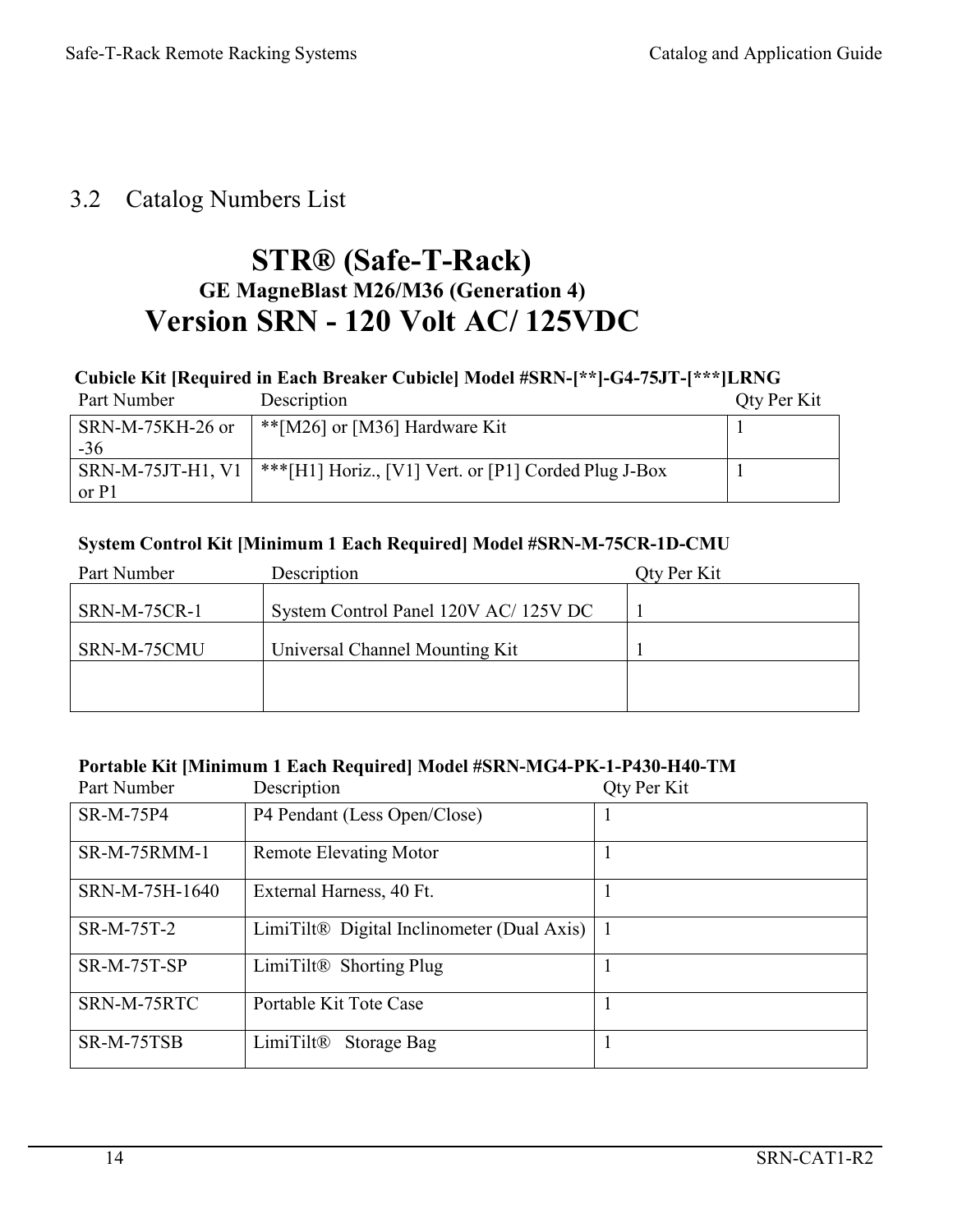#### 3.2 Catalog Numbers List Cont.

#### **Optional Equipment**

| Part Number                 | Description                                                                                                         | <b>Qty Per Each</b> |
|-----------------------------|---------------------------------------------------------------------------------------------------------------------|---------------------|
| SR-M-75CTK                  | STR® System Installation Tool Kit                                                                                   | $\mathbf{1}$        |
| SR-MG2-75BRUK               | Gen 2 to Gen 4 Motor Platform, Receptacle and<br><b>Switch Conversion Kit</b>                                       | $\mathbf{1}$        |
| SR-MG3-75RUK                | Gen 3 to Gen 4 Motor Receptacle and Switch<br>Conversion Kit                                                        | $\mathbf{1}$        |
| SR-M-75ERK                  | Cubicle Repair Kit - Electrical (Limit Switches<br>& Connectors)                                                    | $\mathbf{1}$        |
| SR-M-75MRK                  | Cubicle Repair Kit - Mechanical (Replacement<br>Handle & Hardware, Slide Clutch, Kick-Out<br>Spring, Return Spring) | $\mathbf{1}$        |
| Add (-NH) Suffix to MRK     | Cubicle Repair Kit - Mechanical (Without Slide<br>Clutch Handle)                                                    | $\mathbf{1}$        |
| Add (-41M26) Suffix to MRK  | M26 Cubicle Repair Kit - Mechanical (W/Light<br>Chain)                                                              | $\mathbf{1}$        |
| Add (-50M26H) Suffix to MRK | M26H Cubicle Repair Kit - Mechanical<br>(W/Heavy Chain)                                                             | $\mathbf{1}$        |
| Add (-41M36) Suffix to MRK  | M36 Cubicle Repair Kit - Mechanical (W/Light<br>Chain)                                                              | $\mathbf{1}$        |
| Add (-50M36H) Suffix to MRK | M36H Cubicle Repair Kit - Mechanical<br>(W/Heavy Chain)                                                             | $\mathbf{1}$        |
| <b>SR-M26-41RCK</b>         | M26 Replacement Light Chain and Link Kit                                                                            | $\mathbf{1}$        |
| SR-M26H-50RCK               | M26H Replacement Heavy Chain and Link Kit                                                                           | $\mathbf{1}$        |
| <b>SR-M36-41RCK</b>         | M36 Replacement Light Chain and Link Kit                                                                            | $\mathbf{1}$        |
| SR-M36H-50RCK               | M36H Replacement Heavy Chain and Link Kit                                                                           | $\mathbf{1}$        |
| SR-M-75HRK                  | Monolithic Stainless Steel Slide Clutch Handle<br>Replacement Kit                                                   | $\mathbf{1}$        |
| SRN-M-75HSR                 | Steel Storage Hanger for External Harness (Wall<br>Mounted)                                                         | $\overline{1}$      |
| SRN-M-75H-1420              | External Harness, 20 Ft.                                                                                            | $\mathbf{1}$        |
| SRN-M-75H-1450              | External Harness, 50 Ft.                                                                                            | $\mathbf{1}$        |
| SR-M-75HCC                  | Clearance Tag Kit (With Red Dust Cap)                                                                               | $\mathbf{1}$        |
| SR-M-75P2                   | Portable Kit P2 Pendant (Open/Close only)                                                                           | $\mathbf{1}$        |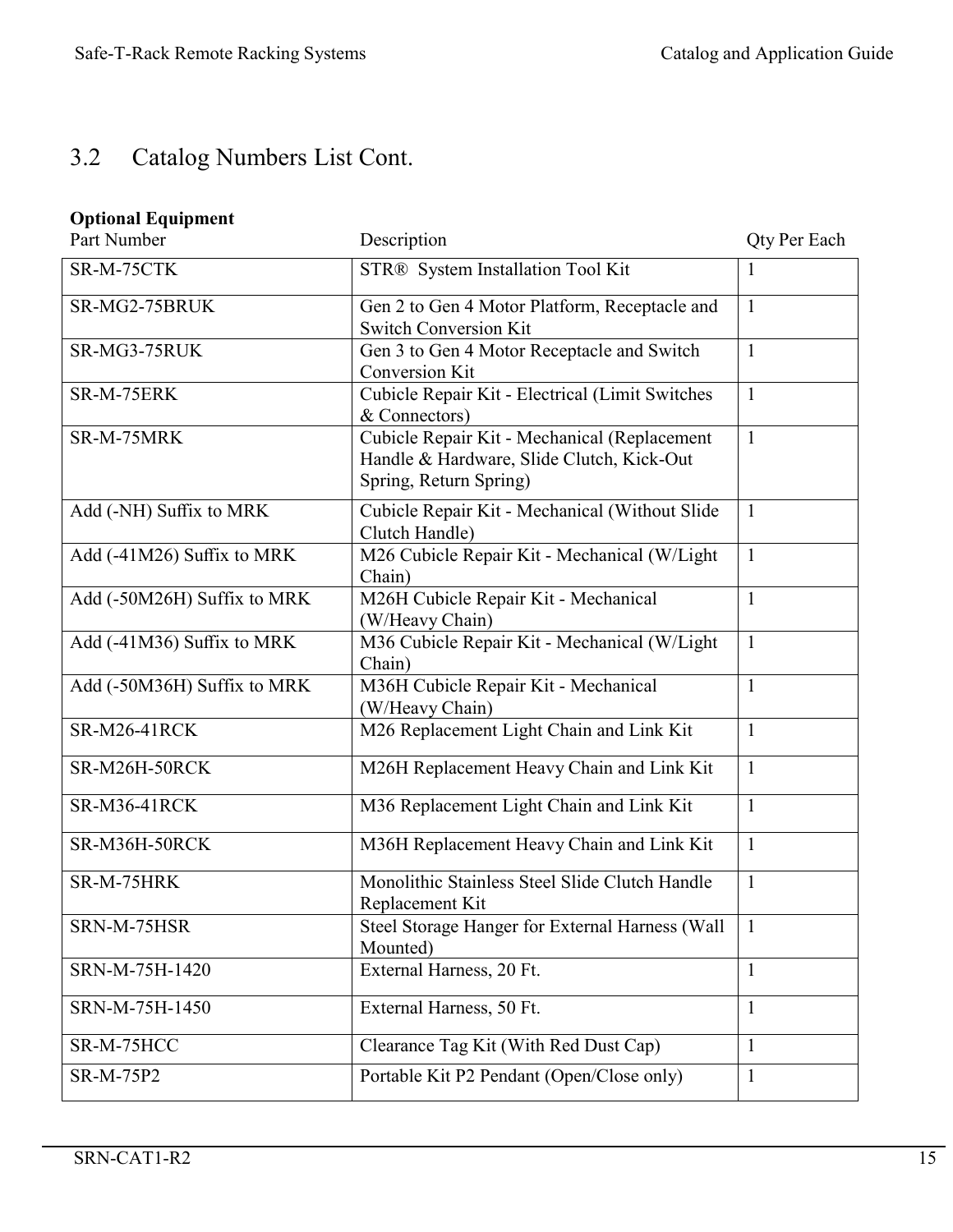#### 3.2 Catalog Numbers List Cont.

| <b>Local Motors</b> |                                                            |      |
|---------------------|------------------------------------------------------------|------|
| Part Number         | Description                                                | Qty  |
|                     |                                                            | Per  |
|                     |                                                            | Each |
| $SR-MG3-75LMM-1$    | Elevating Motor 120V, Gen 3 MagneBlast (W/O Toggle Switch) |      |
| $SR-MG3-75LMM-2$    | Elevating Motor 240V, Gen 3 MagneBlast (W/O Toggle Switch) |      |
| $SR-MG4-75LMM-1$    | Elevating Motor 120V, Gen 4 MagneBlast, (W/Toggle Switch)  |      |
| $SR-MG4-75LMM-2$    | Elevating Motor 240V, Gen 4 MagneBlast (W/Toggle Switch)   |      |

#### **Notes**

|                      | Generation 1 (G1): Black frame solenoid (MS) operated circuit breaker                               |
|----------------------|-----------------------------------------------------------------------------------------------------|
|                      | Hand crank elevating device (cubicle not equipped with provisions for elevating motor)              |
| Generation $2(G2)$ : | Black or gray frame solenoid (MS) operated circuit breaker                                          |
|                      | Elevating motor fix mounted in cubicle, controlled by SB switch in cubicle                          |
|                      | Generation 3 (G3): Black or gray frame solenoid (MS) or stored energy (ML) operated circuit breaker |
|                      | Elevating motor removable from cubicle, controlled by toggle switch in cubicle                      |
| Generation $4(G4)$ : | Gray frame solenoid (MS) or stored energy (ML) operated circuit breaker                             |
|                      | Elevating motor removable from cubicle, controlled by toggle switch mounted on motor                |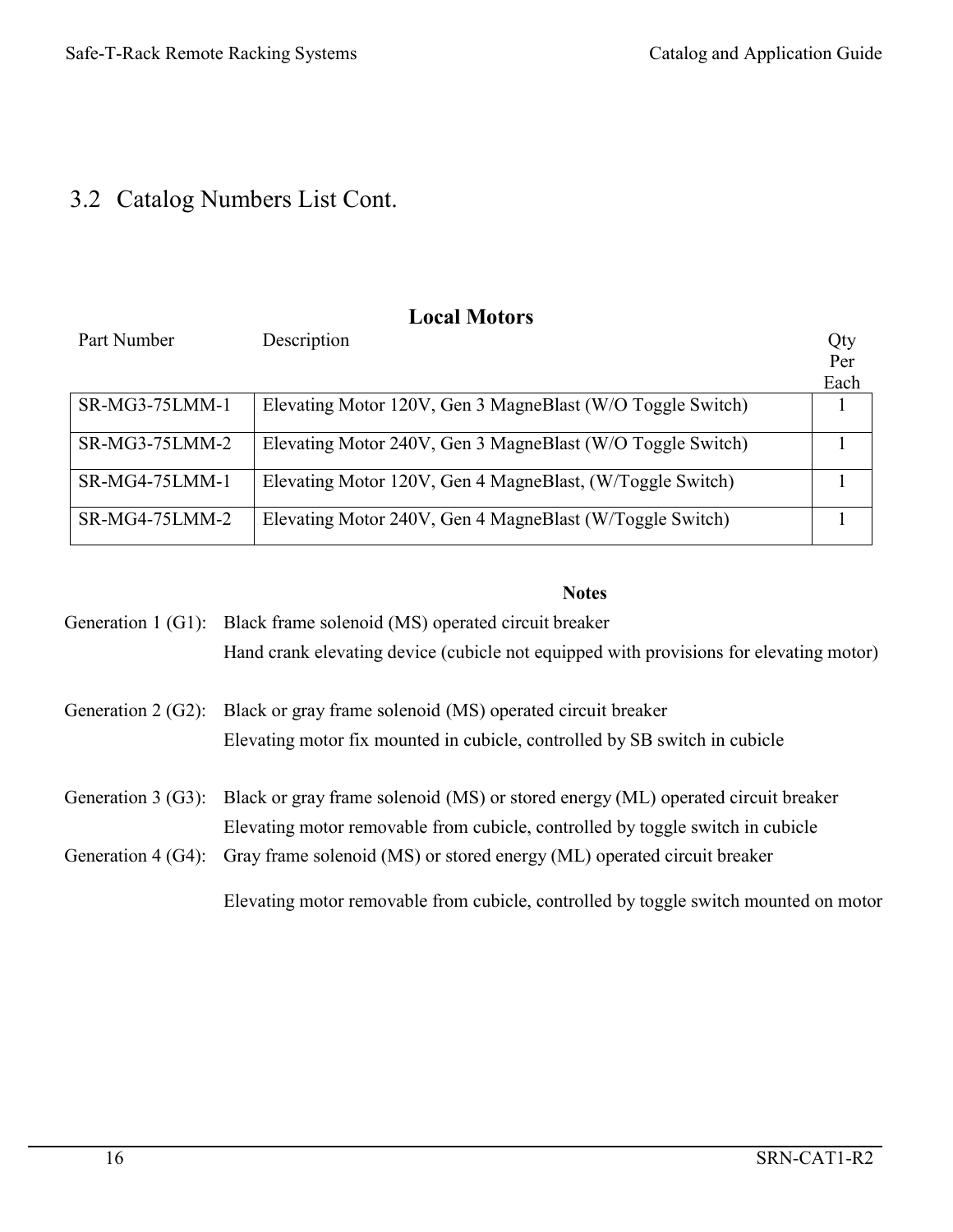#### **4.Guide Form Specifications**

*Suggested Specifications for GE Vertical Lift Switchgear Types M26/M36 Circuit Breaker Remote Racking Systems*

Including but not limited to the following:

- 1. The system shall be designed as a true closed door racking system. Remote racking operations shall take place with the circuit breaker door closed. Portable racking system controls shall be plugged into the switchgear cubicle door via a quick connect plug.
- 2. The system shall have a built-in multi-axis circuit breaker tilt angle protection system.
- 3. The system shall be interlocked to prevent circuit breaker close/trip during racking operations.
- 4. The system shall be interlocked to prevent racking operations unless the circuit breaker is in the open position.
- 5. The system shall have a built-in emergency stop button.
- 6. The system shall be equipped with a DC reversing contactor and DC circuit breaker for motor control/protection.
- 7. No control rewiring to ensure backward compatibility to an original "local" elevating motor.
- 8. Racking motor controls shall be permanently installed in the individual switchgear cubicles.
- 9. The system shall be equipped with a portable pendant controller with a minimum of 30' of cable. The pendant controller and individual switchgear controls shall be equipped with compatible quick connect plugs.
- 10. The system pendant shall have the following features:
	- Quick connect/disconnect
	- Clutch release button
	- Clutch lock/engage indication
	- Circuit Breaker close/trip buttons
	- Racking motor run indication
	- Circuit Breaker raise/lower buttons
	- System fault indication
	- Emergency Stop button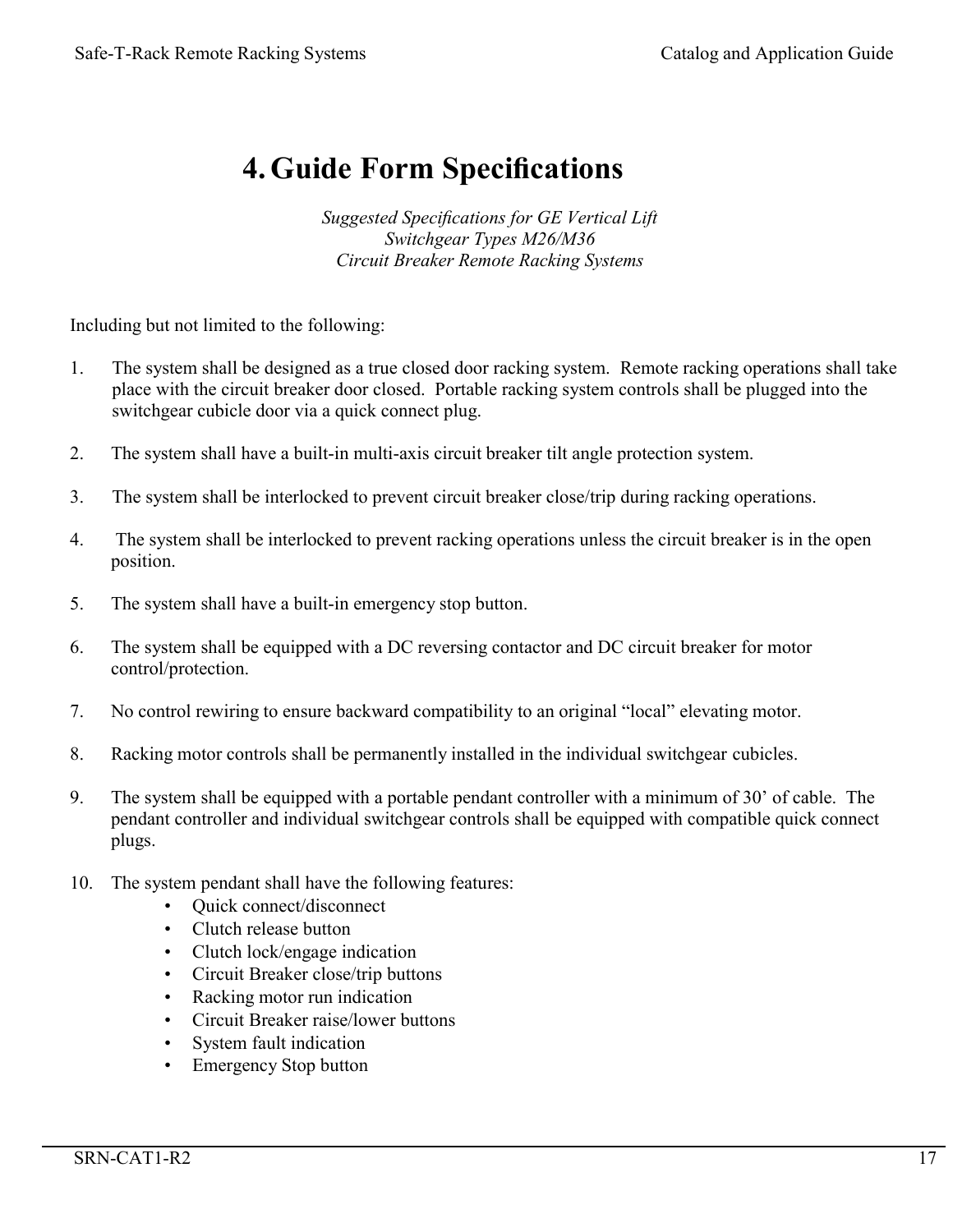#### **This Page Left Blank Intentionally**